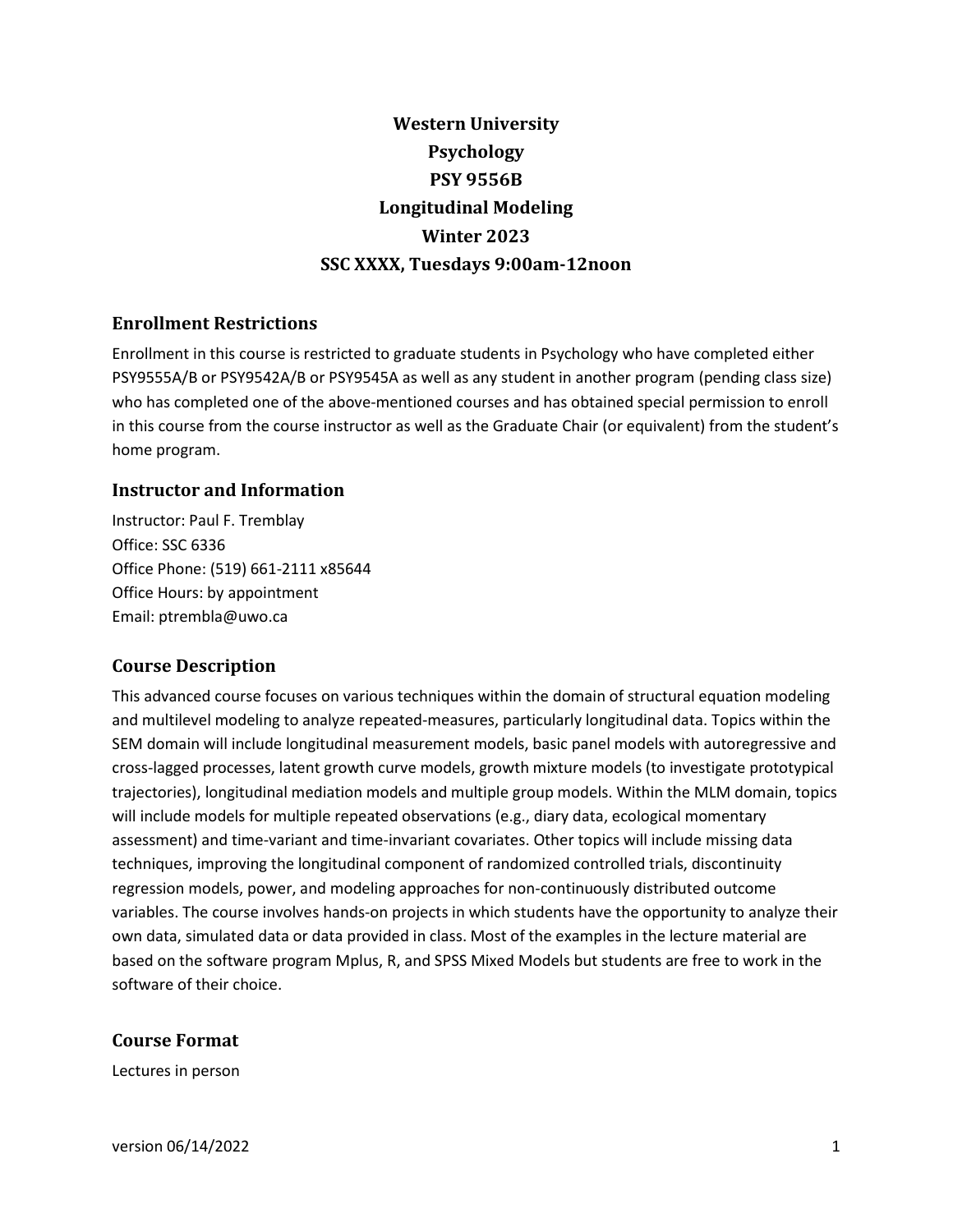# **Course Learning Outcomes/Objectives**

The objective of this course is to provide students with the necessary knowledge to design state-of-the art longitudinal (and related design) studies, conduct and interpret analyses using structural equation modeling and multilevel modeling approaches. This will be achieved from three angles: (1) comprehensive lectures that incorporate theory, design issues, and analytic procedures based on the most up-to-date methods (2) practice assignments that focus on three building blocks, (3) an individualized project that includes all stages from conceptualization, writing a proposal, conducting necessary main analyses, addressing missing data and statistical power, and writing and presenting the final report. I will provide lecture style presentations borrowing extensively from the readings, and therefore students are encouraged to immerse themselves in the readings on a weekly basis. By the end of the course, students should:

- 1. have developed a comprehensive knowledge of methods and concepts in longitudinal research.
- 2. be able to conduct longitudinal analyses including missing data analysis and power analyses.
- 3. be able to write an empirical research paper using longitudinal methods from start to finish.
- 4. be able to write competitive and novel pre-registered reports, proposed studies for their own graduate research, and proposals for training awards or project grants (e.g., CIHR, SSHRC).

# **Course Materials**

Articles and chapters in pdf (see lecture schedule) will also be available through the library and linked on the course OWL website. Additional resources including software documents and data files will also be available in the OWL website.

| <b>Assignment</b>    | Due date        | Value | Topic                                    |
|----------------------|-----------------|-------|------------------------------------------|
| Lab1                 | Feb 14          | 15%   | Latent Growth Modeling (SEM)             |
| Lab <sub>2</sub>     | Mar 7           | 15%   | Diary data (MLM)                         |
| Lab <sub>3</sub>     | Mar 21          | 15%   | Cross-lagged panel methods mini proposal |
| Project proposal     | Feb 28          | 15%   |                                          |
| Project presentation | Mar 28 or Apr 4 | 15%   |                                          |
| Project paper<br>.   | Apr 11          | 25%   |                                          |

# **Methods of Evaluation**

See further details below

## **55%: Individual research project**

The individual project will consist of a study involving repeated measures data with at least three time points. Students can use (1) their own data, (2) secondary data sets, or (3) simulated data that could also be used for power analyses. Many students in past related courses have used either of these three sources successfully. Although strictly not longitudinal, I will accept projects that administer multiple stimuli in a given session as long as you incorporate a test for order effects (e.g., fatigue, learning).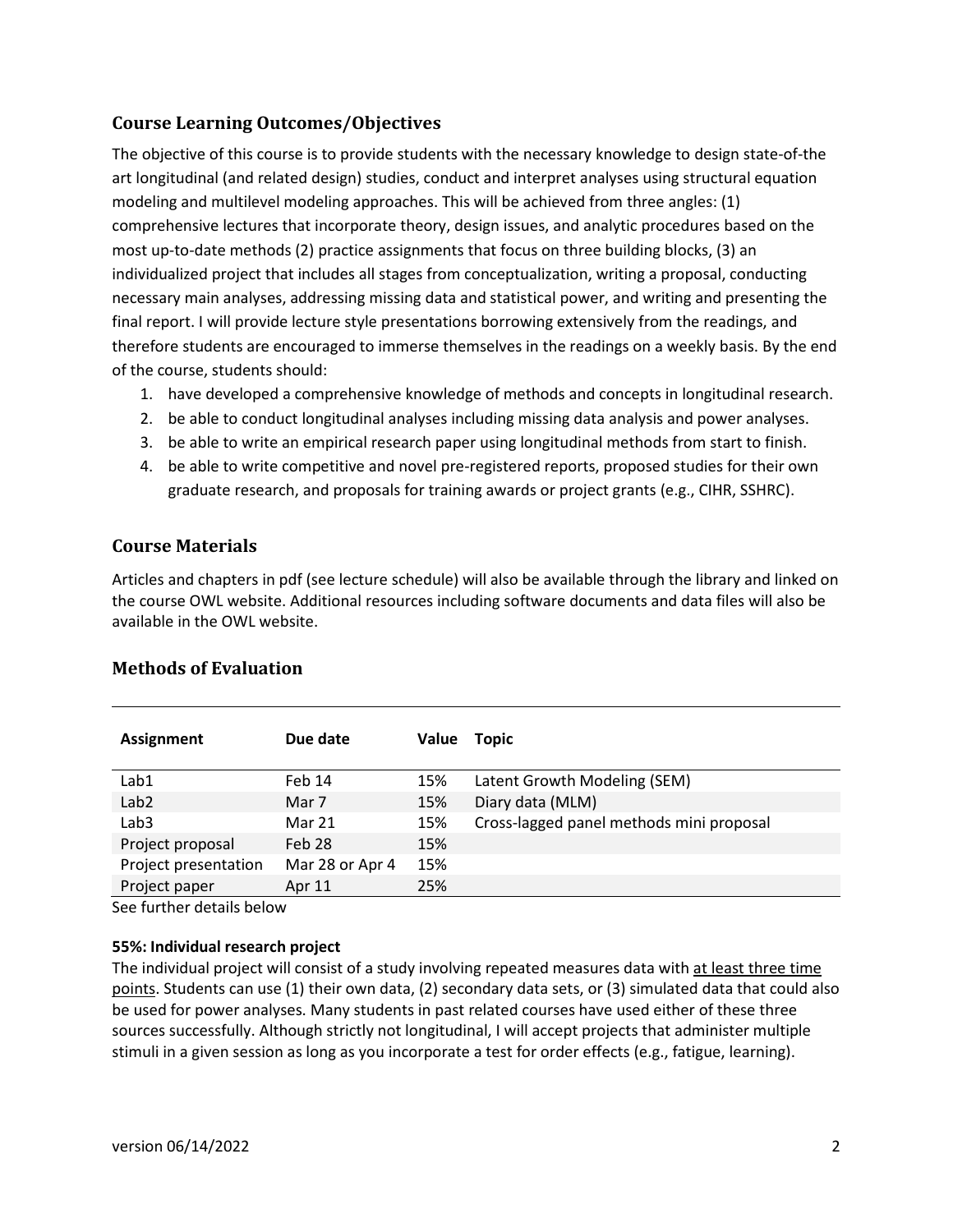The project should include a longitudinal analytic procedure consisting of either a multilevel modeling or structural equation modeling approach and include an investigation of the relation between two variables across time. There are many options that could satisfy those criteria (e.g., a randomized controlled trial with a longitudinal component, an investigation of developmental trajectories with the influence of time invariant or time varying covariates, a cross-lagged panel model using the most recent recommendations, or a traditional intensive longitudinal data project (e.g., daily-diary, ecological momentary assessment).

The following milestones have worked successfully in the past and will be used in the course to help students stay on track:

- 1. **Research idea (by Jan 31, no evaluation)**. This is a preliminary step to have your project approved by the instructor. Ideally you will meet with me to describe the project, and we will fill out a form describing the structure of the data and sample size, a summary of the measures, and the proposed analytic procedure. The purpose of this step is to establish that your project is feasible.
- 2. **Research proposal (due Feb 28; 15%)**. A three to four-page max description of your project outlining your objectives, hypotheses, research design, description of data, and description of variables/measures, and analytic procedure.
- 3. **Presentation (March 28 or April 4; 15%)**. You will have 20 minutes (max) to do your presentation followed by a 5-10 min discussion. Two students will be assigned to comment and to ask questions first followed by questions from the rest of the class. You will be rated on the material in your slideshow (10%) as well your presentation itself (5%; ability to present and explain clearly). Your slides will be due the same day.
- 4. **Paper (due April 11, one week after the last class; 25%).** Your paper should generally be written as a manuscript for publication. Your introduction can be less elaborate than in publication manuscript but should include a section that describes the rationale, objectives and hypotheses and a brief review of the literature. As a guideline for length, previous projects have usually varied from 15-25 double spaced pages of main text, and you should include tables and or figures.

**45%: 3 lab/assignments**. You will have two weeks to complete an assignment (due at the beginning of class). These assignments will include data analysis, reporting, interpretation, discussion of results, and addressing specific questions. Late assignments include a 5% deduction per 24 hours, and assignments that are more than one week late will not be accepted for partial marks.

*Rules about working in groups*. I am supportive of students working in groups to conduct the analyses and discuss the assignments. However, you are required to write your own report with no duplication from your colleagues' work. The assignments will often require you to choose a subset of variables, and to make decisions about plausible strategies.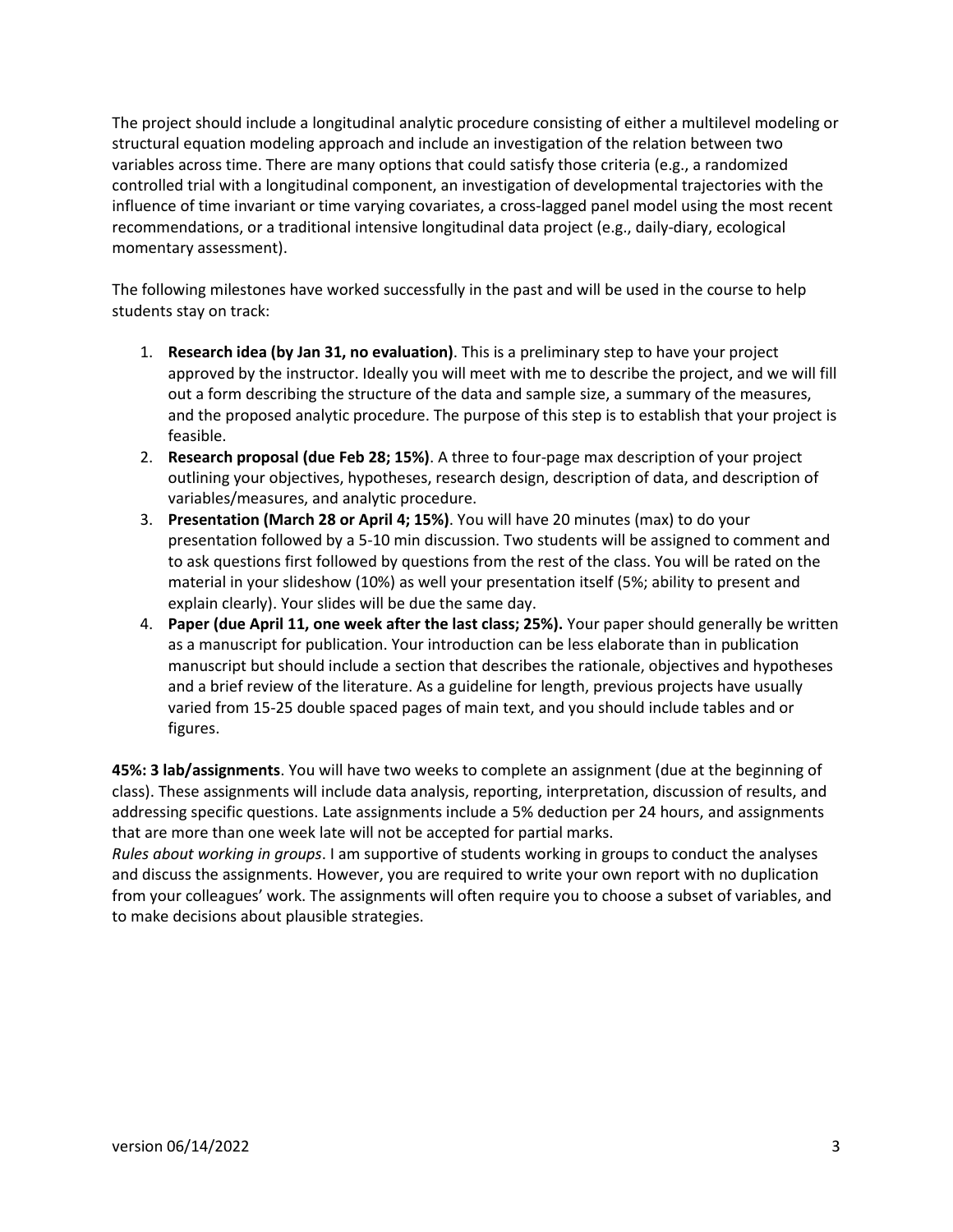## **Course Timeline**

List of readings may be updated before start of the course. (\*\*\*refers to advanced material). I realize that this list is quite extensive, and some articles are quite advanced.

#### **Jan 10. Overview of longitudinal research and various design issues**

- Collins, L. M., & Graham, J. W. (2002). The effect of the timing and spacing of observations in longitudinal studies of tobacco and other drug use: temporal design considerations. *Drug and Alcohol Dependence*, *68*, S85-S96.
- Hamaker, E. L., Mulder, J. D., & van Ijzendoorn, M. H. (2020). Description, prediction and causation: Methodological challenges of studying child and adolescent development. *Developmental Cognitive Neuroscience*, 46.
- Hopwood, C. J., Bleidorn, W., & Wright, A. G. C. (2021). Connecting theory to methods in longitudinal research. *Perspectives on Psychological Science*, 1-11. https://doi.org/10.1177/17456916211008407
- Little, T. (chapter 2) Design issues in longitudinal studies. Little Todd D. (2013). *Longitudinal Structural Equation Modeling*. New York: Guilford Press.
- Petersen, I. T., Apfelbaum, K. S., & McMurray, B., (2022). Adapting open science and pre-registration to longitudinal research. Infant and Child Development, e2315. https://doi.org/10.1002/icd.2315
- Ployhart, R. E., & Vandenberg, R. J. (2010). Longitudinal research: the theory, design, and analysis of change. *Journal of Management*, *36*, 94-120. doi: 10.1177/0149206309352110.
- Ren, Y. et al. (2022). Analyses of repeatedly measured continuous outcomes in randomized controlled trials needed substantial improvements. *Journal of Clinical Epidemiology*, *143*, 105-117. <https://doi.org/10.1016/j.jclinepi.2021.12.007>

## **Jan 17. Missing data mechanisms and analysis**

- Enders, C. K. (2010). *Applied missing data analysis*. Guilford Press. (second edition available in August, 2022. Look through the chapters and select the relevant material to your work).
- Enders, C. K. (2011). Missing not at random models for latent growth curve analyses. *Psychological Methods*, 16, 1–16. https://doi.org/10.1037/a0022640
- Woods, A., et al. (currently under review). Best practices for addressing missing data through multiple imputation.
- Zhang, Y. et al. (2017). A systematic survey on reporting and methods for handling missing participant data for continuous outcomes in randomized controlled trials. *Journal of Clinical Epidemiology*, *88*, 57-66.

#### **Jan 24. Change scores, residualized scores, and latent change scores**

Castro-Schilo, L., & Grimm, K. J. (2018). Using residualized change versus difference scores for longitudinal research. *Journal of Social and Personal Relationships*, *35*, 32-58.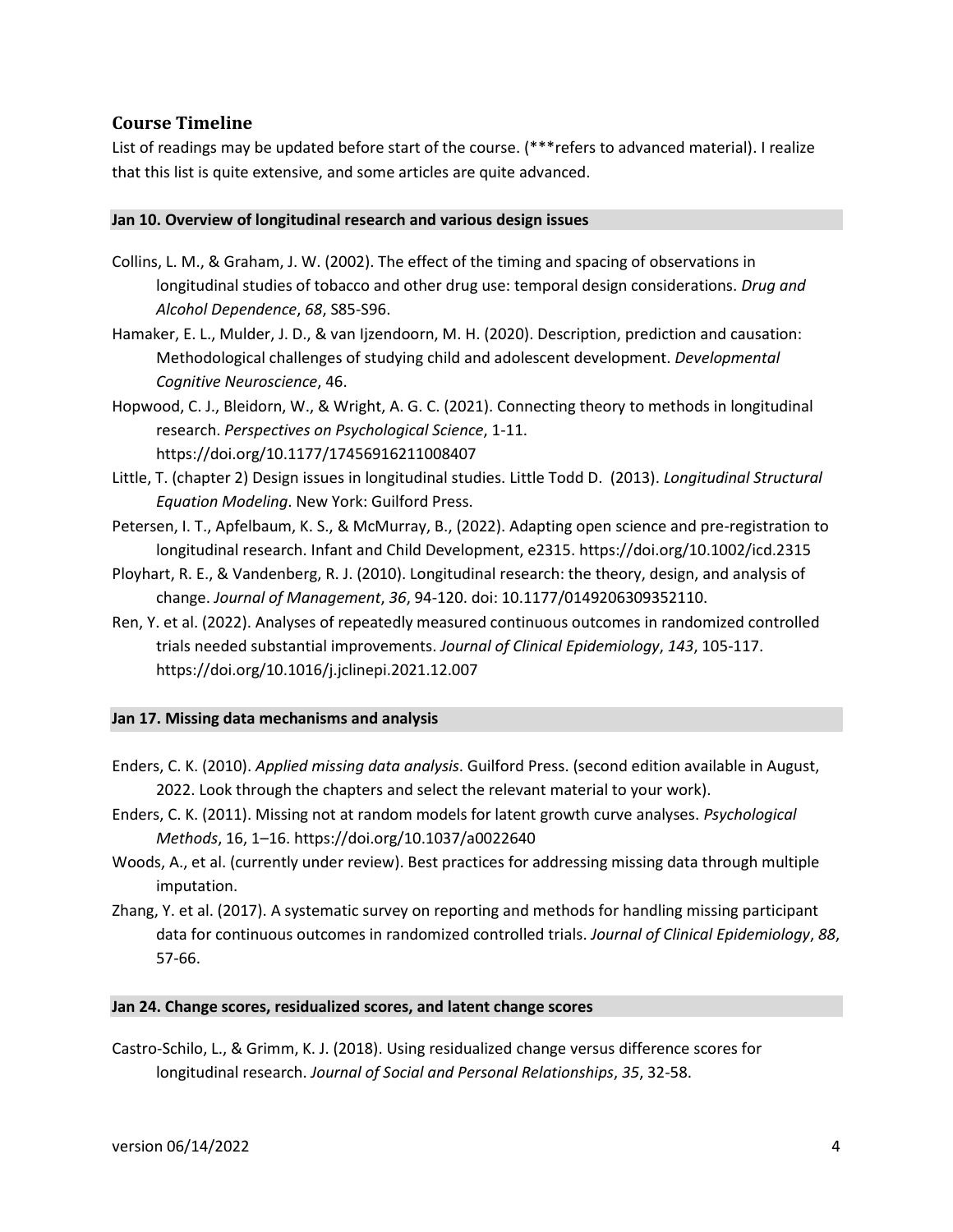- Jennings, M. A., & Cribbie, R. A. (2016). Comparing pre-post change across groups: guidelines for choosing between difference scores, ANCOVA, and residual change scores. *Journal of Data Science*, *14*, 205-230.
- McArdle, J. J. (2009). Latent variable modeling of differences and changes with longitudinal data. *Annual Review of Psychology*, *60*, 577-605.

## **Jan 31. SEM approach (Auto regression, Latent Growth Modeling and Growth Mixture Modeling)**

- Atkins, D. C., Baldwin, S. A., Zheng, C., Gallop, R. J., & Neighbors, C. (2013). A tutorial on count regression and zero-altered count models for longitudinal substance use data. Psychology of Addictive Behaviors, 27 (1), 166-177. doi: 10.1037/a0029508
- Fuhrmann, D., van Harmelen, A.-L., & Kievit, R. A. (2021). Well-being and cognition are coupled during development: A preregistered longitudinal study of 1,136 children and adolescents. *Clinical Psychological Science*, 1-17, doi: 10.1177/21677026211030211
- Reilly, S. E., Downer, J. T., & Grimm, K. J. (2022). Developmental trajectories of executive functions from preschool to kindergarten. *Developmental Science*[. https://doi.org/10.1111/desc.13236](https://doi.org/10.1111/desc.13236)
- Rioux, C., Stickley, Z. L., & Little, T. D. (2021). Solutions for latent growth modeling following COVID-19 related discontinuities in change and disruptions in longitudinal data collection. *International Journal of Behavioral Development*, *45*, 463-473.
- Wang, M., & Bodner, T. E. (2007). Growth mixture modeling: Identifying and predicting unobserved subpopulations with longitudinal data. Organizational Research Methods, 10 (4), 635-656.

## **Feb 7. SEM approach continued (Longitudinal Measurement Invariance)**

- Fried, E. I., van Borkulo, C. D., Epskamp, S., Schoevers, R. A., Tuerlinckx, F., & Borsboom, D. (2016). Measuring depression over time . . . or not? Lack of unidimensionality and longitudinal measurement invariance in four common rating scales of depression. *Psychological Assessment*, *28*, 1354. https://doi.org/10.1037/pas0000275
- Mackinnon, S. P., Curtis, R., & O'Connor, R. M. (2022). A tutorial in longitudinal measurement invariance and cross-lagged panel models using Lavaan. *Meta-Psychology*, *6*, MP.2020.2595. https://doi.org/10.15626/MP.2020.2595

#### **Feb 14. MLM approach (longitudinal, diary, EMA, event-contingent designs)**

- Curran, P. J., & Bauer, D. J. (2011). The disaggregation of within-person and between-person effects in longitudinal models of change. *Annual Review of Psychology*, *62*, 583-619.
- \*\*\*Lüdtke, O., Marsh, H. W., Robitzsch, A., Trautwein, U., Asparouhov, T., & Muthén, B. (2008). The multilevel latent covariate model: A new, more reliable approach to group-level effects in contextual studies. *Psychological Methods*, *13*, 203–229.<https://doi.org/10.1037/a0012869>
- Quené, H., & van den Bergh, H. (2004). On multi-level modeling of data from repeated measures designs: a tutorial. *Speech Communication*, *43*, 103-121.

#### **Feb 21. MLM approach continued**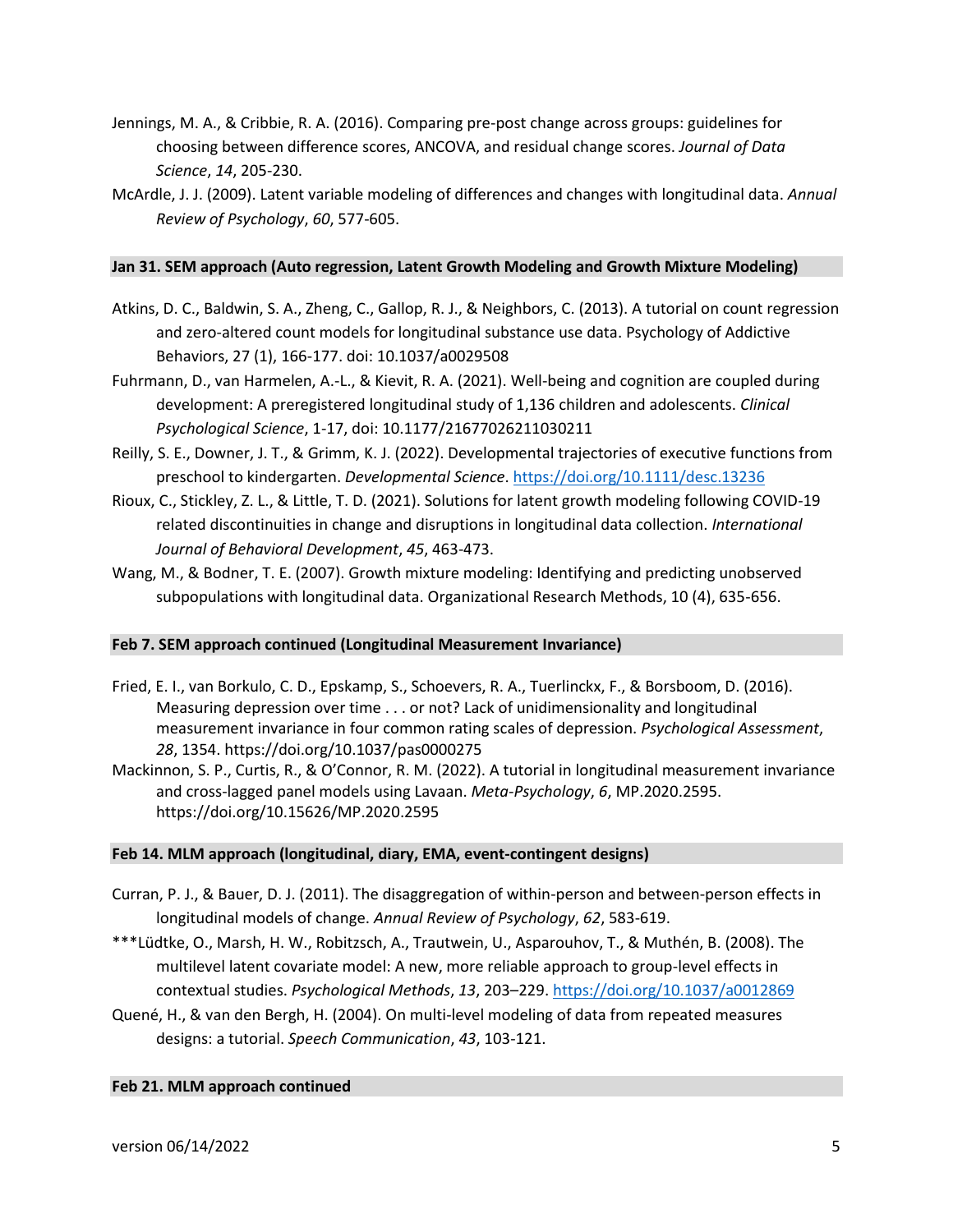- Hoffman, L., & Walters, R. W. (2022). Catching up on multilevel modeling. *Annual Review of Psychology, 73,* 659-689*.* https://doi.org/10.1146/annurev-psych-020821-103525
- Howard, A. L. (2021). A guide to visualizing trajectories of change with confidence bands and raw data. *Advances in Methods and Practices in Psychological Science*, *4(4)*, 1-13.
- Saeed, S., Moodie, E. E. M., Strumpf, E. C., & Klein, M. B. (2018). Segmented generalized mixed effect models to evaluate health outcomes. *International Journal of Public Health*, *63*, 547-551.

# **Feb 28. SEM II Cross-lagged panel designs with latent intercepts and structural residuals and other related methods**

- Bollen K., & Curran, P. (2004). Autoregressive latent trajectory (ALT) models. A synthesis of two traditions. *Sociological Methods & Research*, *32*, 336-383. doi: 10.1177/0049124103260222
- Curran, P.J., and Hancock, G.R. (2021). The challenge of modeling co-developmental processes over time. *Child Development Perspectives,* 15, 67-75. http://doi.org/10.1111/cdep.12401
- Curran, P. J., Howard, A. L., Bainter, S. A., Lane, S. T., McGinley, J. S. (2014). The separation of betweenperson and within-person components of individual change over time: A latent curve model with structured residuals. *Journal of Consulting and Clinical Psychology*, *82*, 879-894.
- Glad, K. A., Stensland, S., Czajkowski, N. O., Boelen, P. A., & Dyb, G. (2022). The longitudinal association between symptoms of posttraumatic stress and complicated grief: A Random intercepts cross-lag analysis. *Psychological Trauma: Theory, Research, Practice, and Policy*, *14*, 386-392. <https://doi.org/10.1037/tra0001087>

## **Mar 7. Continued**

- Andersen, H. K. (2021, December 16). Equivalent approaches to dealing with unobserved heterogeneity in cross-lagged panel models? Investigating the benefits and drawbacks of the latent curve model with structured residuals and the random intercept cross-lagged panel model. *Psychological Methods*. Advance online publication. http://dx.doi.org/10.1037/met0000285
- Grimm, K. J., Helm, J., Rodgers, D., & O'Rourke, H. (2021). Analyzing cross-lag effects: A comparison of different cross-lag modeling approaches. Child & Adolescent Development, 11-33.
- Hamaker, E. L., Kuiper, R. M., & Grasman, R. P. P. P. (2015). A critique of the cross-lagged panel model. *Psychological Methods*, 20, 102-116.
- Mulder, J. D., & Hamaker, E. L. (2021). Three extensions of the random intercept cross-lagged panel model. *Structural Equation Modeling: A Multidisciplinary Journal*, *28(4)*, 638-648.
- Usami, S., Murayama, K., & Hamaker, E. L. (2019). A unified framework of longitudinal models to examine reciprocal relations. *Psychological Methods*, *24*, 637-657.

#### **Mar 14. Mediation in longitudinal design**

Berli, C., Inauen, J., Stadler, G., Scholz, U., & Shrout, P. E. (2021). Understanding between-person interventions with time-intensive longitudinal outcome data: Longitudinal mediation analysis. *Annals of Behavioral Medicine*, *55*, 476-488.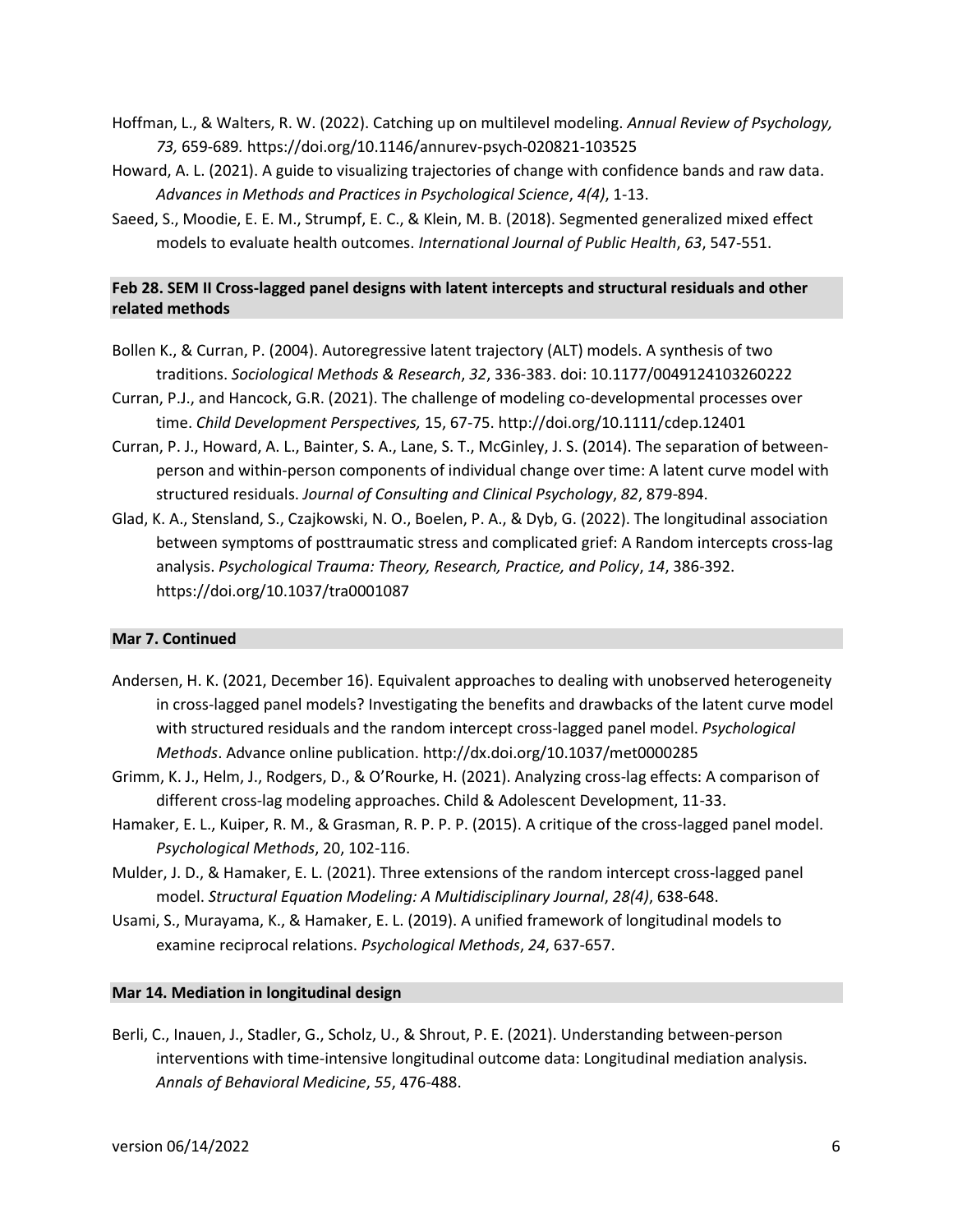- Cole, D. A., & Maxwell, S. E. (2003). Testing mediational models with longitudinal data: Questions and tips in the use of structural equation modeling. *Journal of Abnormal Psychology*, 112, 558-577.
- Goldsmith K. A., MacKinnon, D. P., Chalder, T., White, P. D., Sharpe, M., & Pickles, A. (2018). Tutorial: The practical application of longitudinal structural equation mediation models in clinical trials. *Psychological Methods*, *23*, 191-207.

Maxwell, S. E., & Cole, D. A. (2007). Bias in cross-sectional analyses of longitudinal mediation. *Psychological Methods*, *12*, 23–44.

- McNeish, D., & MacKinnon, D. P. (under review). Intensive longitudinal mediation in Mplus.
- Tofighi, D., Hsiao, Y.-Y., Kruger, E. S., MacKinnon, D. P., Van Horn, M. L., & Witkiewitz, K. (2019). Sensitivity analysis of the no-omitted confounder assumption in latent growth curve mediation models. *Structural Equation Modeling: A Multidisciplinary Journal*, 26, 94-109,
- Wu, W., Carroll, I. A., & Chen, P.-Y. (2018). A single-level random-effects cross-lagged panel model for longitudinal mediation analysis. *Behavioral Research*, *50*, 2111-2124.

#### **Mar 21. Dynamic panel models (this is a fairly new advanced procedure)**

- Armstrong, B., Covington, L. B., Unick, G. J., & Black, M. M. (2019). Featured article: Bidirectional effects of sleep and sedentary behavior among toddlers: A dynamic multilevel modeling approach. *Journal of Pediatric Psychology*, *44*, 275-285.
- \*\*\*Asparouhov, T., & Bengt Muthén (2019): Comparison of models for the analysis of intensive longitudinal data. *Structural Equation Modeling: A Multidisciplinary Journal*, 1-23. doi: 10.1080/10705511.2019.1626733
- \*\*\*Asparouhov, T., Hamaker, E. L., & Muthén, B. (2018). Dynamic structural equation models. *Structural Equation Modeling: A Multidisciplinary Journal* , *25*, 359–388. <https://doi.org/10.1080/10705511.2017.1406803>
- McNeish, D., & Hamaker, E. L. (2020). A primer on two-level dynamic structural equation models for intensive longitudinal data in Mplus. *Psychological Methods*, *25*, 610–635. <https://doi.org/10.1037/met0000250>
- McNeish, D., Mackinnon, D. P., Marsch, L. A., & Poldrack. R. A. (2021) Measurement in intensive longitudinal data. *Structural Equation Modeling: A Multidisciplinary Journal*, *28*, 807-822. doi: 10.1080/10705511.2021.1915788

## **Mar 28. Power Analysis**

- Arend, M. G., & Schäfer, T. (2019). Statistical power in two-level models: A tutorial based on Monte Carlo Simulation. *Psychological Methods*, *24*, 1-19.
- Lafit, G., Adolf, J. K., Dejonckheere, E., Myin-Germeys, I., Viechtbauer, W., & Ceulemans, E. (2021). Selection of the number of participants in intensive longitudinal studies: A user-friendly Shiny App and tutorial for performing power analysis in multilevel regression models that account for temporal dependencies. *Advances in Methods and Practices in Psychological Science*, *4*, 1-24.
- Muthén, L. K., & Muthén, B. O. (2002). How to use a Monte Carlo study to decide on sample size and determine power. *Structural Equation Modeling*, *9*, 599-620.